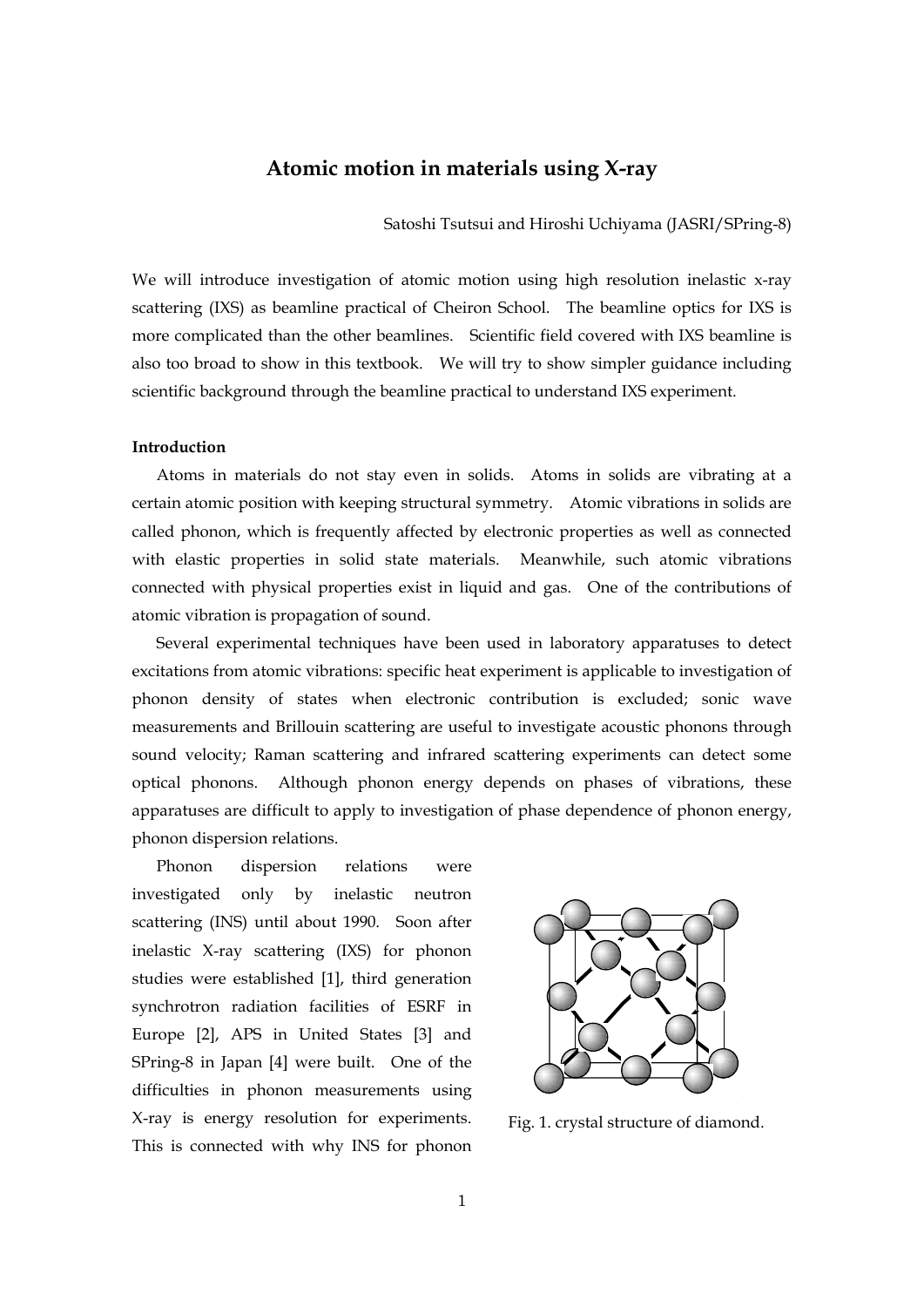#### **DISPERSION CURVES FOR** DIAMOND AT 296°K  $\Delta'$ (0)  $\Sigma_{1}(0)$  $\Lambda_{1}(0)$ rad/sec)  $\Delta$ .(0  $\Lambda_3$ (0)  $2.10$  $\mathfrak{p}$  $\Sigma_{\bullet}$ (O) **REQUENCY w (10<sup>14</sup>**  $\Sigma_1(A)$  $\mathbf{B}$  $\Delta_{\bf s}$ (A) (۵)  $1001$  $\overline{\cdot}$ LO  $\overline{O}$ 1.0  $rac{.2}{\binom{3}{5}}$ រី <sub>រ</sub>ុត្ត LO .6<br>וֹלֶלֶסו  $\overline{c}$ C .3 REDUCED WAVE VECTOR COORDINATE &

Fig. 2. Phonon dispersion relation in diamond. [5]

studies was established by about 40 years earlier than IXS. Typical energy of phonons is of order of meV or THz. Figure 1 and 2 show crystal structure of diamond and its dispersion relations obtained by INS, respectively [5]. In addition, wave length required to investigate phonon dispersion relations is comparable to diffraction experiments.

 In this beamline practical, we prepared a single crystal sample of a simple metal. We can know how to measure IXS spectra and polarization effect of IXS spectra, which are useful to carry out IXS to know phonon dispersion in your interesting compounds.

Q1. Why was INS for phonon studies established earlier than IXS? Discuss differences between IXS and INS on viewpoints of correlation between energy and wave length.

## **Brief introduction of inelastic X-ray scattering**

 As mentioned above, meV energy resolution is required in IXS. To achieve such high energy resolution, higher order reflections from nearly perfect crystals are used as a high resolution monochromator (HRM). Reflectivity of high order reflections in X-ray is much weaker than that of low order one because of form factor of X-ray scattering. In addition, signal intensity obtained in most of inelastic experiments is weak. This means that high brilliant X-ray source is crucial to carry out inelastic scattering experiments. In addition, reduction of photon flux at HRM should be as small as possible in IXS. Although several types of HRM's exist to achieve meV resolution, BL35XU chooses a backscattering setup, whose acceptance is large in HRM.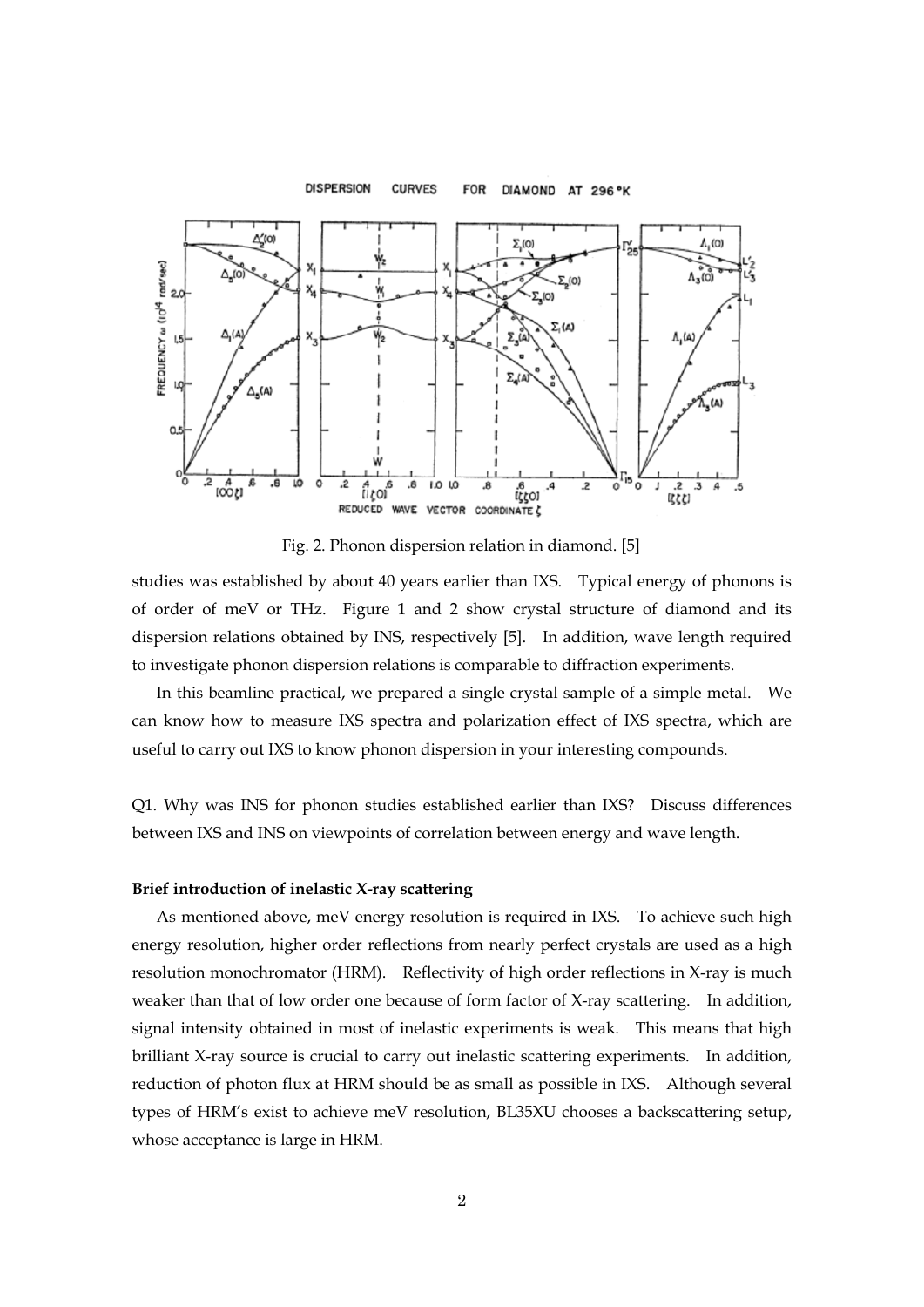IXS requires changing energy as well as high energy resolution. The way of changing energy in a backscattering setup is different from that in conventional setups such as a beamline monochromator (e. g. double crystal monochromator). Bragg law gives a relation of 2*d* sin $\theta = \lambda$ , where *d* denotes space of atomic planes,  $\theta$  denotes scattering angle and  $\lambda$  denotes wave length of X-ray. Since  $\theta \sim 90$  degrees in the backscattering setup, changing scattering angle is not allowed to changing energy unlike a beamline monochromator. Instead of changing scattering angle, space of atomic plane is changed with thermal expansion.

 Employment of backscattering optics enlarges beamline size. Figure 3 is layout of BL35XU [6]. There are two reasons why BL35XU is large. One is caused by main beamline optics. The other is caused by analyzer optics. The main beamline optics is located in the backscattering hutch. This consists of offset optics and HRM optics. The former one works for changing beam height to make space around sample area as well as reducing heat load of backscattering monochromator crystal. The latter one works only for reducing the band width of X-ray. To avoid interference of the offset optics and HRM one, a certain space between X-ray beams towards and away of backscattering monochromator is needed. Meanwhile, analyzer optics requires analyzer acceptance as well as backscattering geometry among sample, analyzer crystals and detector elements. As mentioned above, backscattering geometry in X-ray optics is connected with energy resolution. Keeping the backscattering geometry is crucial for high resolution inelastic X-ray scattering. Concerning the analyzer acceptance, BL35XU employs a multi analyzer



BL35XU hutch layout

Fig. 3. Layout of inelastic x-ray scattering beamline of BL35XU [6].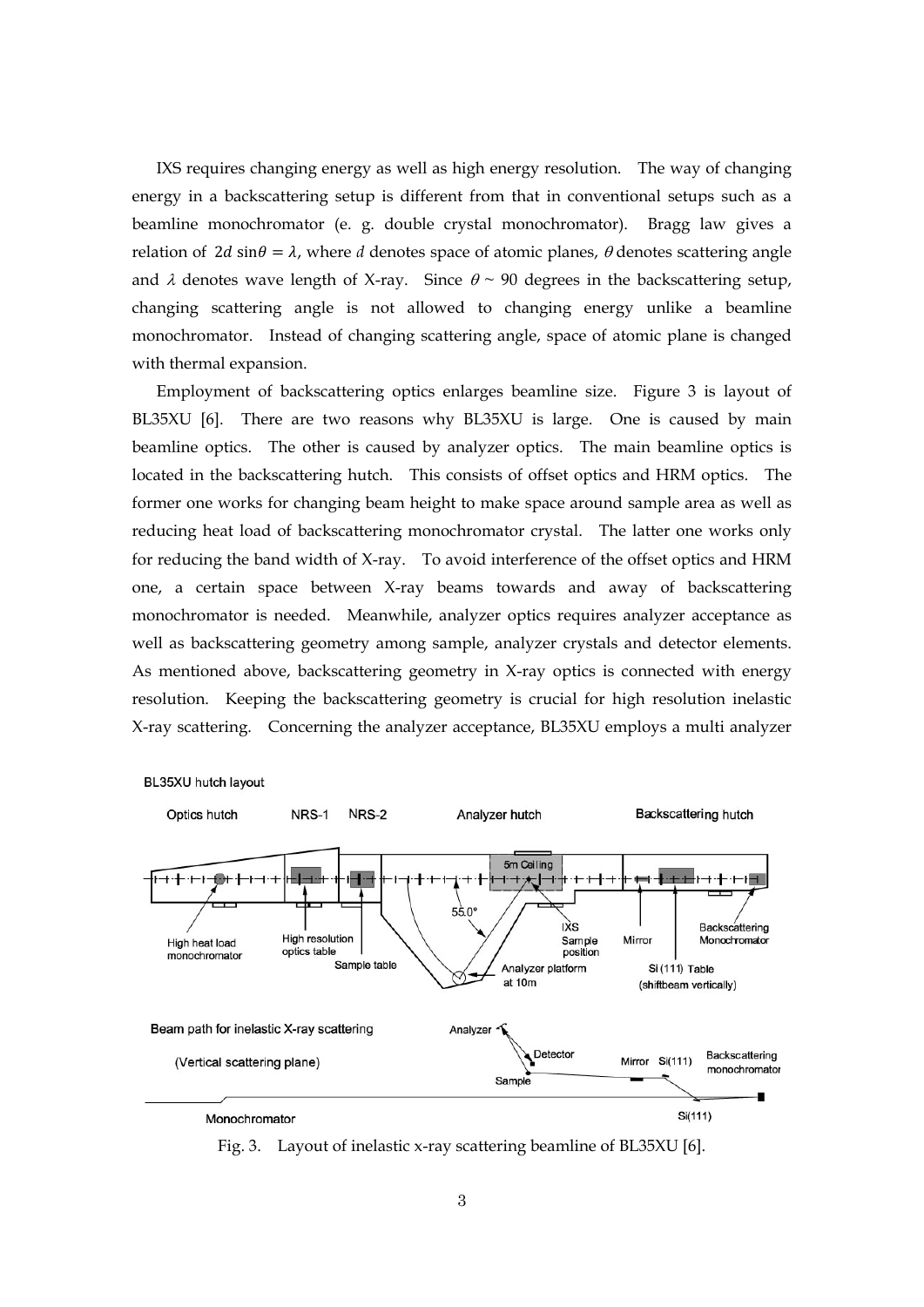system [7]. This system is useful to save time for investigation of phonon dispersion relations because signal intensity of IXS measurement is weak. Details of the multi analyzer system will be explained later.

Q2. Si(n n n) backscattering setup is employed in BL35XU. The energy resolutions of Si(8 8 8), Si(9 9 9) and Si(11 11 11) setups are 5.5, 3 and 1.5 meV. How precise temperature control and readout is required in such IXS setups? The lattice constant of silicon is 0.5431 nm and thermal expansion of silicon is  $2.6 \times 10^{-6}$  K<sup>-1</sup>.

#### **IXS and INS as a tool for investigation of dynamical structure factor**

 IXS enables us to investigate dynamical structure factor of materials using X-ray. Since disordered materials such as glasses and liquids have no symmetries, momentum transfer in these materials is scalar. In other words, momentum transfer is determined only by scattering angle for measurements. Dynamical structure factor depends only on scattering angle. Then, if you are interested in dynamical structure factor of disordered materials, you will investigate scattering angle dependence of IXS spectra to obtain dynamical structure factor. On the other hand, since crystalline materials have a certain symmetry based on their own crystal structure, momentum transfer in these materials is a three-dimensional vector. This means that dynamical structure factor depends on sample orientation as well as scattering angle.

 Crystalline materials have a translational symmetry. For example,



Fig. 4. Schematic drawing of the relationship between reduced momentum transfer and analyzer location in BL35XU. (a) Horizontal analyzers can be aligned approximately along the longitudinal direction, and (b) Vertical ones can be aligned approximately along the transverse direction if your sample is mounted properly.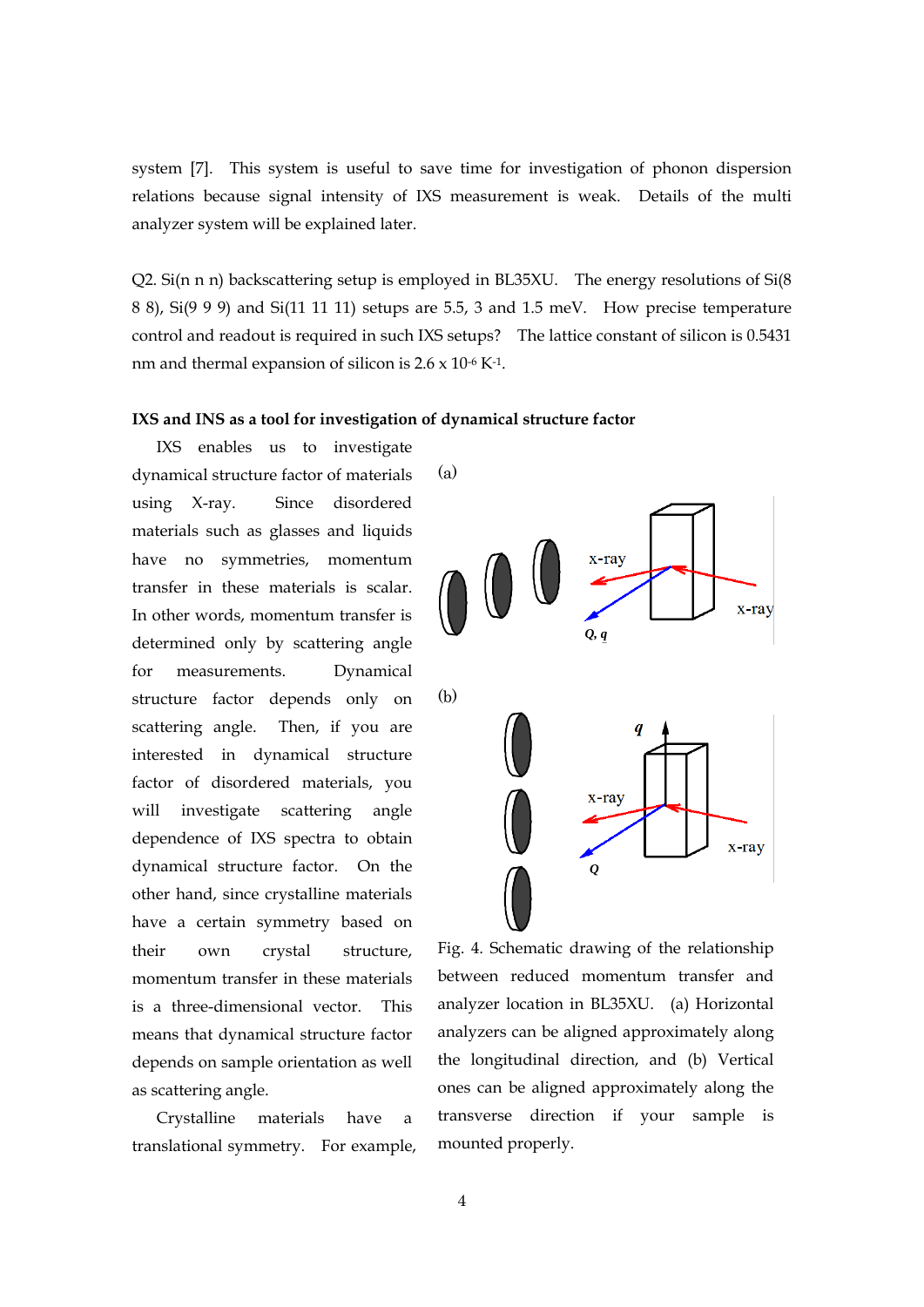when you are interested in dispersion relations of acoustic modes, you have in principle several choices in reciprocal space, one of which is of course the best position to investigate. Therefore, a standard position to investigate phonon dispersion relation is a Bragg peak, which corresponds to a center of Brillouin zone. To consider momentum transfer *Q*, existence of translational symmetry is important. Let us consider acoustic modes for simplicity. Now, momentum transfer Q is represented as  $\mathbf{Q} = \mathbf{Q_0} + \mathbf{q}$ , where  $Q_0$  denotes a center of Brillouin zone and *q* denotes a reduced momentum transfer in a Brillouin zone. When you choose *q* parallel to *Q***0**, you can observe a purely longitudinal acoustic mode; when you choose *q* perpendicular to *Q***0**, you observe a purely transverse acoustic mode. If you choose *q* which is neither parallel nor perpendicular to *Q***0**, you can observe mixed spectra of longitudinal and transverse modes. This is polarization effect of phonons in IXS and INS.

 BL35XU has a 4 x 3 multi-analyzer system [7]. Four horizontal analyzes are located on the scattering plane of the spectrometer. The other eight ones are shifted from the scattering plane. This multi-analyzer system is useful especially for investigation of phonon dispersion relations in crystalline samples. Figure 4 shows schematic drawings for relationships between analyzer arrays and reduced momentum transfer in crystalline samples. If you mount your sample appropriately, you can measure IXS spectra approximately along longitudinal or transverse direction you are interested in. Deviation from ideal reciprocal positions in longitudinal or transverse direction occurs due to lattice constants and structural symmetries of you sample even if you mount and align your sample perfectly.

### **Comparison with INS**

IXS is a complementary technique to INS in investigation of dynamical structure factor based on atomic motions in materials. Since difference between incident energy and scattered one is much larger in IXS than in INS, IXS allows investigation of dynamical structure factor free from kinematic limitation. Then, IXS is a useful technique to investigate atomic dynamics in liquid and glass, which require measurements at high energy and low momentum transfers. In addition, since the beam size at the sample position in IXS is small, say  $100 \times 100 \mu m^2$  or smaller, IXS is applicable to small samples. Then, if you are interested in a sample under high pressure, using diamond anvil cell for example, you can investigate phonon dispersion relation of the materials in high pressure.

IXS differs from INS in viewpoint of scattering process. Basic scattering process of IXS is Thomson scattering proportionate to number of electrons per each atom. This means scattering intensity in atoms with larger atomic number is stronger. In addition, cross